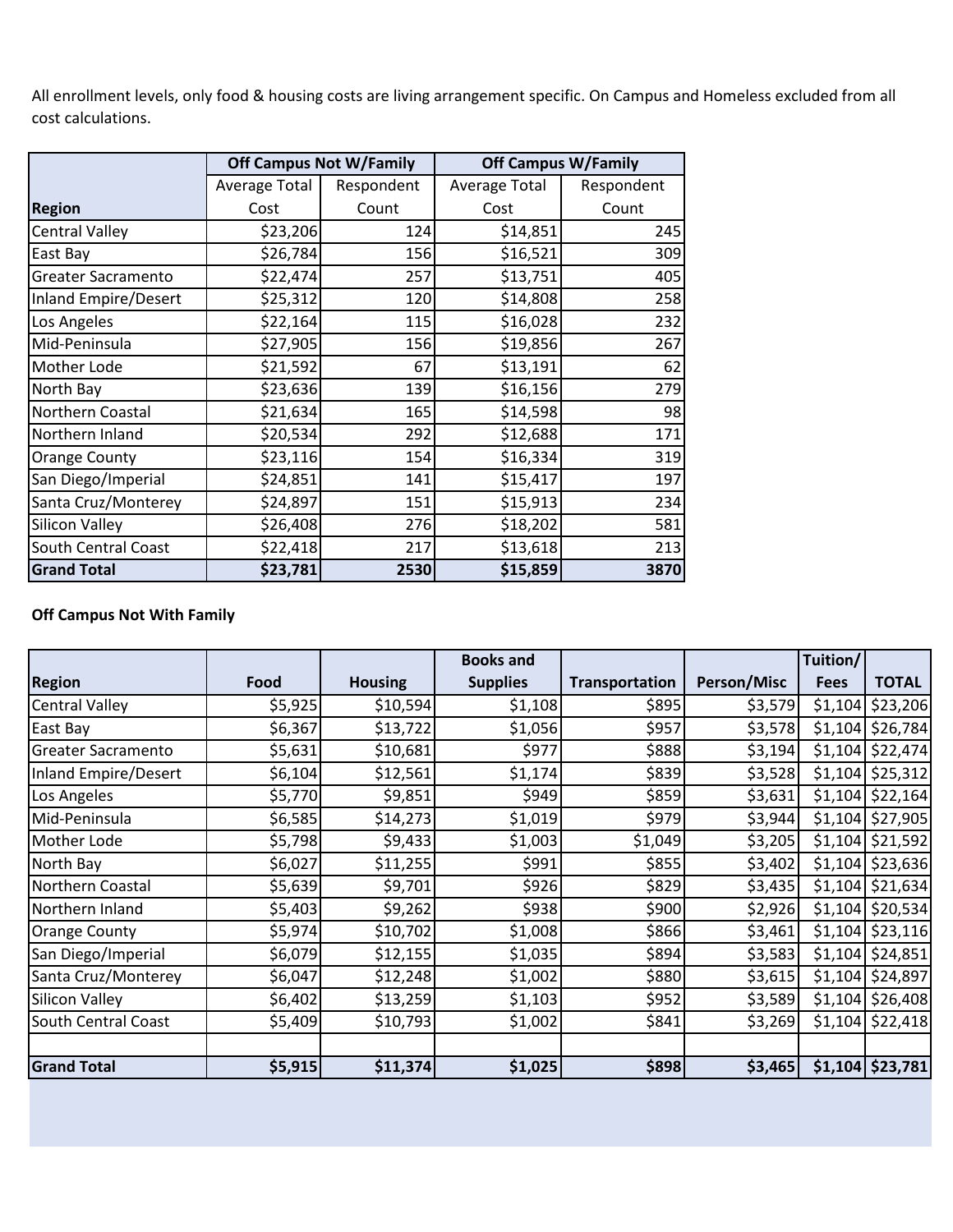## **Off Campus With Family**

|                           |         |                | <b>Books and</b> |                |                    | Tuition/    |                    |
|---------------------------|---------|----------------|------------------|----------------|--------------------|-------------|--------------------|
| <b>Region</b>             | Food    | <b>Housing</b> | <b>Supplies</b>  | Transportation | <b>Person/Misc</b> | <b>Fees</b> | <b>TOTAL</b>       |
| <b>Central Valley</b>     | \$4,397 | \$3,767        | \$1,108          | \$895          | \$3,579            | \$1,104     | \$14,851           |
| East Bay                  | \$4,426 | \$5,399        | \$1,056          | \$957          | \$3,578            |             | $$1,104$ \$16,521  |
| <b>Greater Sacramento</b> | \$4,192 | \$3,396        | \$977            | \$888          | \$3,194            |             | $$1,104$ \$13,751  |
| Inland Empire/Desert      | \$4,494 | \$3,668        | \$1,174          | \$839          | \$3,528            |             | $$1,104$ $$14,808$ |
| Los Angeles               | \$4,744 | \$4,742        | \$949            | \$859          | \$3,631            |             | \$1,104 \$16,028   |
| Mid-Peninsula             | \$5,060 | \$7,750        | \$1,019          | \$979          | \$3,944            |             | \$1,104 \$19,856   |
| Mother Lode               | \$3,810 | \$3,020        | \$1,003          | \$1,049        | \$3,205            |             | $$1,104$ \$13,191  |
| North Bay                 | \$4,730 | \$5,073        | \$991            | \$855          | \$3,402            |             | $$1,104$ \$16,156  |
| Northern Coastal          | \$4,514 | \$3,790        | \$926            | \$829          | \$3,435            | \$1,104     | \$14,598           |
| Northern Inland           | \$3,679 | \$3,140        | \$938            | \$900          | \$2,926            | \$1,104     | \$12,688           |
| <b>Orange County</b>      | \$4,375 | \$5,519        | \$1,008          | \$866          | \$3,461            |             | \$1,104 \$16,334   |
| San Diego/Imperial        | \$4,468 | \$4,332        | \$1,035          | \$894          | \$3,583            |             | \$1,104 \$15,417   |
| Santa Cruz/Monterey       | \$4,368 | \$4,944        | \$1,002          | \$880          | \$3,615            |             | $$1,104$ \$15,913  |
| Silicon Valley            | \$4,830 | \$6,624        | \$1,103          | \$952          | \$3,589            |             | $$1,104$ $$18,202$ |
| South Central Coast       | \$3,959 | \$3,444        | \$1,002          | \$841          | \$3,269            |             | \$1,104 \$13,618   |
| <b>Grand Total</b>        | \$4,478 | \$4,889        | \$1,025          | \$898          | \$3,465            |             | \$1,104 \$15,859   |

| Share of total cost that is:  |      |                |                    |                |               |  |
|-------------------------------|------|----------------|--------------------|----------------|---------------|--|
|                               |      |                | <b>Books &amp;</b> |                |               |  |
|                               | Food | <b>Housing</b> | <b>Supplies</b>    | Transportation | Personal/Misc |  |
| Off Campus Not With Far       | 25%  | 48%            | 4%                 | 4%             | 15%           |  |
| <b>Off Campus With Family</b> | 28%  | 31%            | 6%                 | 6%             | 22%           |  |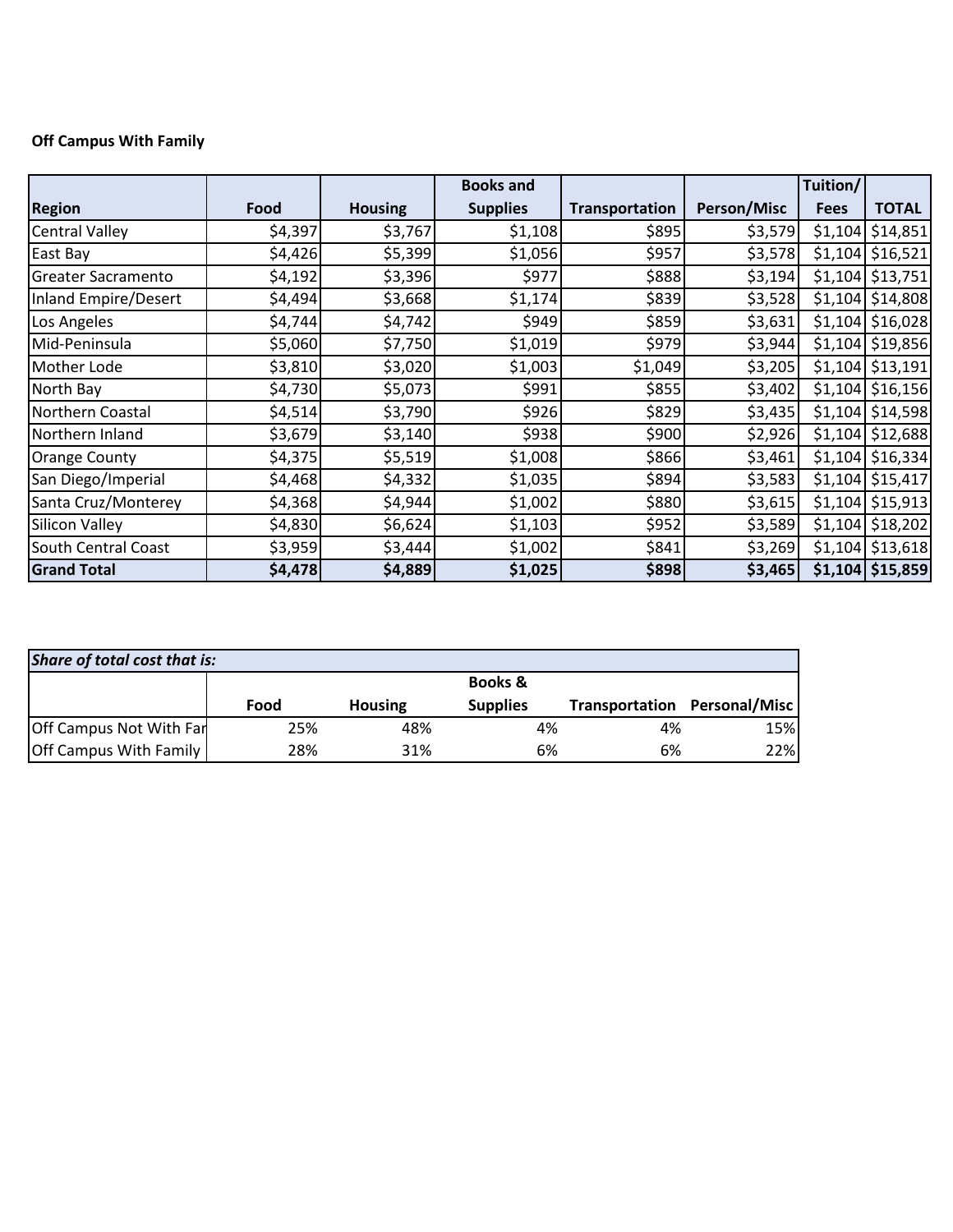| <b>OFF CAMPUS</b>           |                        |                                |                         |  |  |  |
|-----------------------------|------------------------|--------------------------------|-------------------------|--|--|--|
| <b>Region</b>               | <b>College Average</b> | <b>TICAS SEARS calculation</b> | <b>SEARS vs college</b> |  |  |  |
| <b>Central Valley</b>       | \$21,409               | \$23,206                       | \$1,796                 |  |  |  |
| East Bay                    | \$21,691               | \$26,784                       | \$5,093                 |  |  |  |
| <b>Greater Sacramento</b>   | \$22,587               | \$22,474                       | $-5113$                 |  |  |  |
| <b>Inland Empire/Desert</b> | \$23,083               | \$25,312                       | \$2,229                 |  |  |  |
| Los Angeles                 | \$20,965               | \$22,164                       | \$1,199                 |  |  |  |
| Mid-Peninsula               | \$23,793               | \$27,905                       | \$4,112                 |  |  |  |
| Mother Lode                 | \$23,526               | \$21,592                       | $-51,934$               |  |  |  |
| North Bay                   | \$23,660               | \$23,636                       | $-525$                  |  |  |  |
| Northern Coastal            | \$20,142               | \$21,634                       | \$1,492                 |  |  |  |
| Northern Inland             | \$20,924               | \$20,534                       | $-5390$                 |  |  |  |
| <b>Orange County</b>        | \$21,722               | \$23,116                       | \$1,394                 |  |  |  |
| San Diego/Imperial          | \$21,740               | \$24,851                       | \$3,111                 |  |  |  |
| Santa Cruz/Monterey         | \$26,563               | \$24,897                       | $-$1,666$               |  |  |  |
| <b>Silicon Valley</b>       | \$21,153               | \$26,408                       | \$5,254                 |  |  |  |
| South Central Coast         | \$21,263               | \$22,418                       | \$1,156                 |  |  |  |

## **Rounded to nearest \$10:**

| <b>OFF CAMPUS</b>         |                        |                                |                         |  |  |  |
|---------------------------|------------------------|--------------------------------|-------------------------|--|--|--|
| <b>Region</b>             | <b>College Average</b> | <b>TICAS SEARS calculation</b> | <b>SEARS vs college</b> |  |  |  |
| <b>Central Valley</b>     | \$21,410               | \$23,210                       | \$1,800                 |  |  |  |
| East Bay                  | \$21,690               | \$26,780                       | \$5,090                 |  |  |  |
| <b>Greater Sacramento</b> | \$22,590               | \$22,470                       | $-5110$                 |  |  |  |
| Inland Empire/Desert      | \$23,080               | \$25,310                       | \$2,230                 |  |  |  |
| Los Angeles               | \$20,960               | \$22,160                       | \$1,200                 |  |  |  |
| Mid-Peninsula             | \$23,790               | \$27,900                       | \$4,110                 |  |  |  |
| Mother Lode               | \$23,530               | \$21,590                       | $-51,930$               |  |  |  |
| North Bay                 | \$23,660               | \$23,640                       | $-520$                  |  |  |  |
| Northern Coastal          | \$20,140               | \$21,630                       | \$1,490                 |  |  |  |
| Northern Inland           | \$20,920               | \$20,530                       | $-5390$                 |  |  |  |
| <b>Orange County</b>      | \$21,720               | \$23,120                       | \$1,390                 |  |  |  |
| San Diego/Imperial        | \$21,740               | \$24,850                       | \$3,110                 |  |  |  |
| Santa Cruz/Monterey       | \$26,560               | \$24,900                       | $-$1,670$               |  |  |  |
| <b>Silicon Valley</b>     | \$21,150               | \$26,410                       | \$5,250                 |  |  |  |
| South Central Coast       | \$21,260               | \$22,420                       | \$1,160                 |  |  |  |